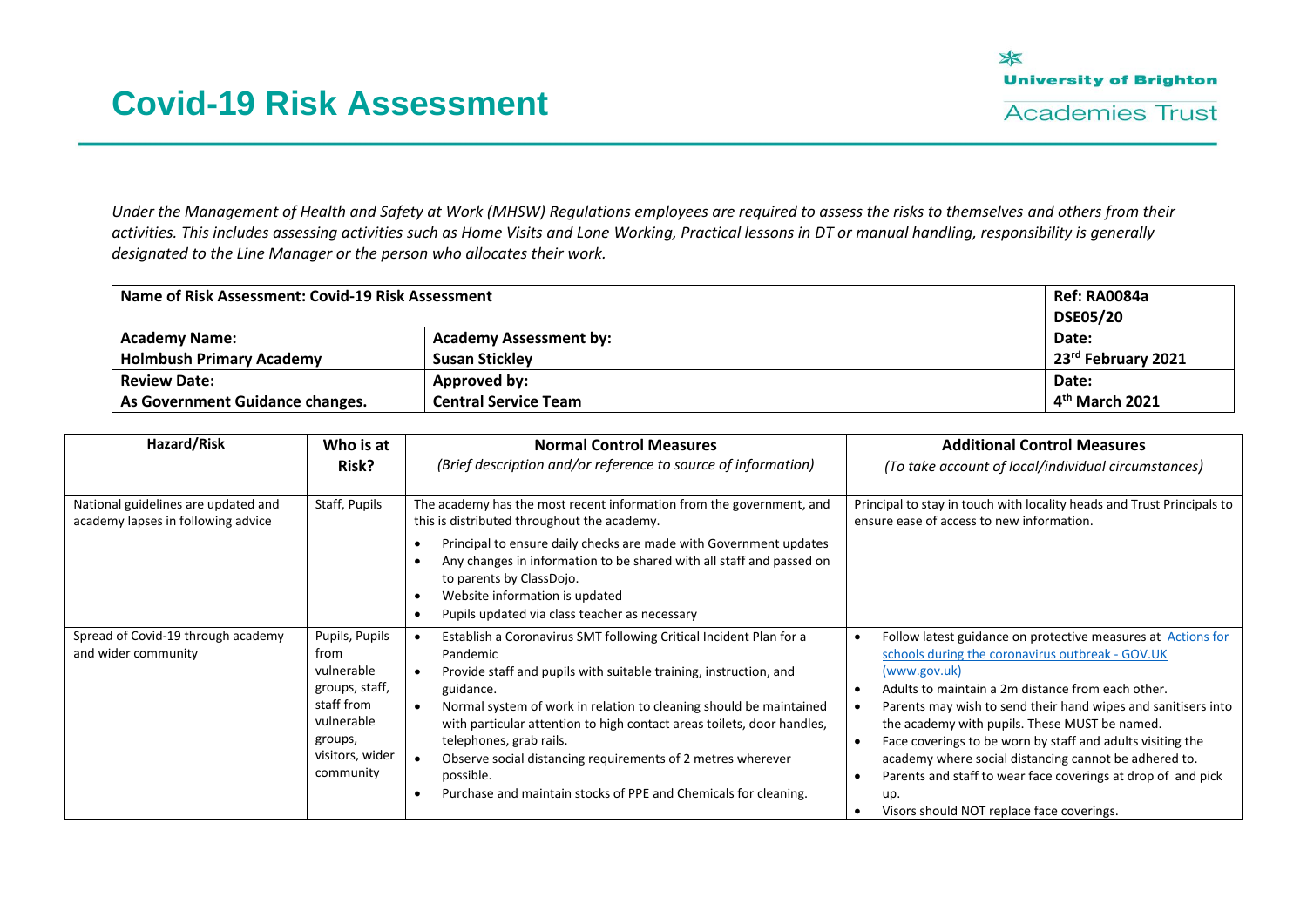| Soap dispenser and hand towels within toilets are fully stocked at the                | Communicate to parents the importance of the government<br>$\bullet$       |
|---------------------------------------------------------------------------------------|----------------------------------------------------------------------------|
| start of each day. Regular checks to be made throughout the day to                    | advice on catch it, bin it, kill it.                                       |
| ensure adequate supply.                                                               | All meetings will be managed remotely.<br>$\bullet$                        |
| Handwashing techniques taught to all pupils. It may be necessary to<br>$\bullet$      | $\bullet$<br>Any members of staff deemed Clinically Extremely Vulnerable   |
| supervise some pupils to ensure correct hand washing procedures.                      | should make their condition known to the Principal. The                    |
| Suitable and sufficient signage on prevention and rules in all internal<br>$\bullet$  | individual should seek and act on the advice of their                      |
| or external areas, such as classrooms, corridors, toilets, Reception                  | GP/Consultant/Midwife/PHA or current government advice.                    |
| areas, access gates etc.                                                              | An individual Risk Assessment will be written and agreed for<br>$\bullet$  |
| Inform parents of hygiene expectations and for the need to<br>$\bullet$               | all CEV members of staff.                                                  |
| communicate this message in the home environment.                                     | No use of the academy site by outside lettings before Easter.<br>$\bullet$ |
| All children to wash their hands before coming to the academy,<br>$\bullet$           | Follow additional Trust guidance document- Guidance on<br>$\bullet$        |
| before going home, during the academy day and when they get                           | general cleaning of premises to minimise the spread of covid-              |
| home.                                                                                 | 19 (corona virus)                                                          |
| Classes to teach children hand washing techniques.<br>$\bullet$                       | Use appropriate PPE- Follow Trust guidance document -<br>$\bullet$         |
| Children to wash hands before and after eating.<br>$\bullet$                          | COVID-19 Guidance*: Use of Personal Protective Equipment.                  |
| Contact made to external groups who may have community use of<br>$\bullet$            | <b>Follow Trust PPE Flowchart</b><br>$\bullet$                             |
| the academy building for the need to adhere to handwashing                            | Agree any flexible working arrangements needed to support<br>$\bullet$     |
| techniques.                                                                           | any changes to usual patterns (for example, cleaning during                |
| Teachers and Teaching/classroom assistants monitor the visible<br>$\bullet$           | and after normal operational hours.                                        |
| health of pupils, ensure parent emergency contact numbers are kept                    | Create and share a travel plan for internal academy<br>$\bullet$           |
| up to date.                                                                           | movements to include one-way systems, queuing areas,                       |
|                                                                                       | communal areas, staff only or pupil only zones and prohibited              |
| Public Health Advice on Covid-19 handwashing - Catch it, Bin it, Kill it<br>$\bullet$ | areas.                                                                     |
| posters around academy buildings.                                                     | Review access and egress for emergency evacuation allowing<br>$\bullet$    |
| Pupils with existing medical conditions should already be known to<br>$\bullet$       | for social distancing measures of 2m                                       |
| the academy:                                                                          | Review associated risk assessments impacted by Covid-19<br>$\bullet$       |
|                                                                                       | such as First Aid, and Cleaning                                            |
| Identify vulnerable children e.g. with underlying health conditions<br>$\bullet$      | Minimise any visitors to the school and clear messages<br>$\bullet$        |
| that may be affected by the current threat                                            | shared about social distancing procedures for adults.                      |
| Discuss with parents the initial steps and agree key actions re.<br>$\bullet$         | Ensure record are kept of all visitors; names, dates, and<br>$\bullet$     |
| isolation/seclusion.                                                                  | contact details.                                                           |
|                                                                                       | Ensure that the school engages with local immunisation                     |
|                                                                                       | services and programmes as normal                                          |
|                                                                                       | Parents and carers bringing or collecting pupils during the day            |
|                                                                                       | phone ahead and arrange to drop/collect safely and not enter               |
|                                                                                       | the site if possible                                                       |
|                                                                                       | Strict handwashing procedures in place as soon as<br>$\bullet$             |
|                                                                                       | pupils/staff/visitors/contractors arrive in school                         |
|                                                                                       | Ensure the DfE guidance for Health and Safety<br>$\bullet$                 |
|                                                                                       | https://www.gov.uk/government/publications/health-and-                     |
|                                                                                       | safety-advice-for-schools/responsibilities-and-duties-for-                 |
|                                                                                       | schools is adhered to.                                                     |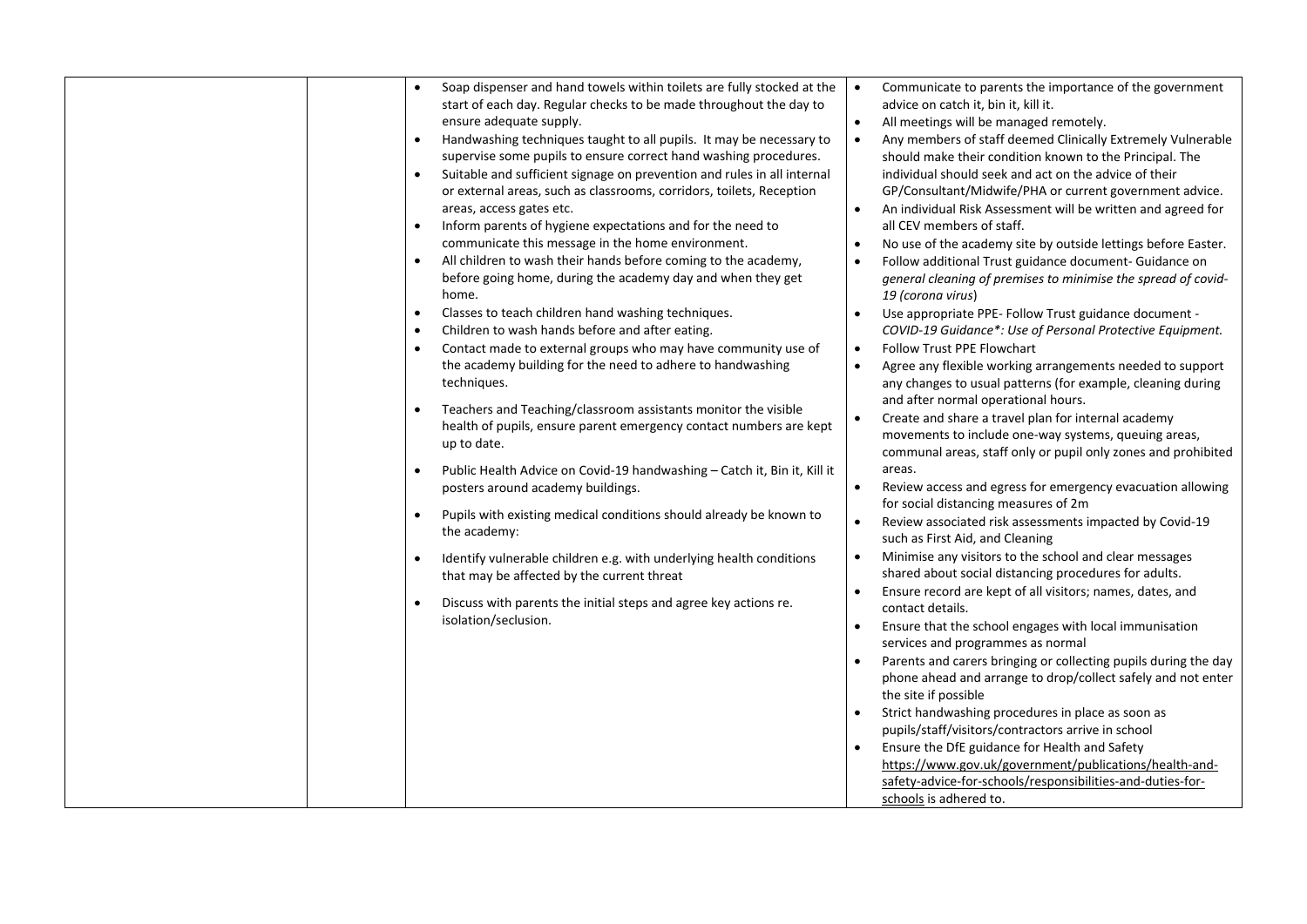|                                                                 |                     |                                                                                                                                                                                                                                                                                                                                                                                                                                                                                                                                                                                                                                                                                                                                                                                                                                                                                                                                                                                                                                                                                                                                                                                                                                                                                                                                                                                                                   | A copy of the COVID-19 specific risk assessment for catering<br>$\bullet$<br>and cleaning contractors is kept by the school                                                                                                                                                                                                                                                                                                                                                                                                                                                                                                                                                                                                                                                                                                                                                                                                                                                                                                                                                                                                                                                          |
|-----------------------------------------------------------------|---------------------|-------------------------------------------------------------------------------------------------------------------------------------------------------------------------------------------------------------------------------------------------------------------------------------------------------------------------------------------------------------------------------------------------------------------------------------------------------------------------------------------------------------------------------------------------------------------------------------------------------------------------------------------------------------------------------------------------------------------------------------------------------------------------------------------------------------------------------------------------------------------------------------------------------------------------------------------------------------------------------------------------------------------------------------------------------------------------------------------------------------------------------------------------------------------------------------------------------------------------------------------------------------------------------------------------------------------------------------------------------------------------------------------------------------------|--------------------------------------------------------------------------------------------------------------------------------------------------------------------------------------------------------------------------------------------------------------------------------------------------------------------------------------------------------------------------------------------------------------------------------------------------------------------------------------------------------------------------------------------------------------------------------------------------------------------------------------------------------------------------------------------------------------------------------------------------------------------------------------------------------------------------------------------------------------------------------------------------------------------------------------------------------------------------------------------------------------------------------------------------------------------------------------------------------------------------------------------------------------------------------------|
| Precautionary measures are not being<br>followed in academy     | Staff, Pupils       | All students and all staff working with students are adhering to current<br>advice.<br>Posters around academy including Reception, dining hall and in<br>$\bullet$<br>corridors<br>Teachers to reiterate message in class time:<br>$\bullet$<br>Covering your cough or sneeze with a tissue<br>$\circ$<br>Then throwing the tissue in a bin<br>$\circ$<br>Avoid touching your eyes, nose, mouth with unwashed hands<br>$\circ$<br>Coronavirus information is on the academy website<br>$\bullet$<br>Website documents in place and updated accordingly<br>$\circ$<br>Estates Team to follow advice from NHS/Trust on the cleaning<br>$\bullet$<br>products we should be using in academy to ensure that these meet<br>necessary standards Follow additional Trust guidance document-<br>Guidance on general cleaning of premises to minimize the spread of<br>covid-19 (corona virus)<br><b>Cleaning Staff:</b><br>$\bullet$<br>Follow additional Trust guidance document- Guidance on general<br>cleaning of premises to minimize the spread of covid-19 (corona<br>virus)<br>o Ensure that all toilet/bathroom facilities are well stocked<br>o Ensure that cleaners' resources are adequate and are effective<br>against Coronavirus. Door handles, doors and toilets are cleaned<br>during the day and paper hand towels are regularly re-filled.<br>o To provide hand sanitizer stations for reception area. | Latest guidance on protective measures at Actions for<br>$\bullet$<br>schools during the coronavirus outbreak - GOV.UK<br>(www.gov.uk) will be explicitly stated in the re-opening plan<br>(see separate document).<br>Teachers to deliver age specific PSHE lessons to remind<br>$\bullet$<br>children about the importance of hand hygiene.<br>Additional sanitizing stations are placed around the school.<br>$\bullet$<br>Academy to ensure lidded bins for the disposal of tissues are<br>available in all classrooms.<br>Ensure classrooms are well stocked with disposable tissues<br>$\bullet$<br>and paper towels.<br>Posters in classrooms, toilets and corridors.<br>$\bullet$<br>Additional cleaning hours in place each day.<br>$\bullet$<br>Use of MDMS to support daytime cleaning.<br>$\bullet$<br>Staff CAN operate across different classes but they should try<br>to keep their distance from pupils and other staff as much as<br>they can, ideally 2m from other adults.<br>The number of different interactions or changes will be kept<br>to a minimum where possible.<br>Reminders including posters and verbal will be given<br>throughout the working day. |
| Specific guidelines regarding academy<br>trips aren't followed  | Staff, Pupils       | National Guidelines state that all trips are currently noy advised.<br>$\bullet$                                                                                                                                                                                                                                                                                                                                                                                                                                                                                                                                                                                                                                                                                                                                                                                                                                                                                                                                                                                                                                                                                                                                                                                                                                                                                                                                  | All overnight trips are on hold for the time being.<br>$\bullet$<br>Day trips are not currently planned.<br>$\bullet$<br>Identify staff and pupils who will be relying on public<br>$\bullet$<br>transport to attend the academy and communicate the<br>additional hand sanitizer stations available.                                                                                                                                                                                                                                                                                                                                                                                                                                                                                                                                                                                                                                                                                                                                                                                                                                                                                |
| Children and staff mixing during wrap<br>around care provision. | Staff and<br>pupils | National Guidelines state that the provision is only used if it is part of<br>$\bullet$<br>the school's educational activities (including catch up provision) or<br>The use of the provision is reasonably necessary to support them to<br>$\bullet$<br>work, seek work, undertake education or training, attend a medical<br>appointment or address a medical need or attend a support group.<br>Vulnerable children can attend these settings regardless of<br>$\bullet$<br>circumstance.<br>National Guidelines state that schools may keep pupils in their class<br>$\bullet$<br>group for most of the classroom time, but also allow mixing in wider<br>groups of:<br>o Specialist teaching                                                                                                                                                                                                                                                                                                                                                                                                                                                                                                                                                                                                                                                                                                                  | Where possible, children to remain in their class bubbles,<br>$\bullet$<br>within the hall.<br>Staff to maintain a 2m distance whenever possible.<br>$\bullet$<br>Accurate registers to be kept and handed in to S.Hunt at the<br>$\bullet$<br>end of every session in order to be able to carry out contact<br>tracing as necessary.<br>Equipment not be shared between bubbles within wrap<br>$\bullet$<br>around provision.<br>Outdoor space to be utilized wherever possible.<br>Tables, benches and mats to be cleaned at the end of every<br>session.                                                                                                                                                                                                                                                                                                                                                                                                                                                                                                                                                                                                                          |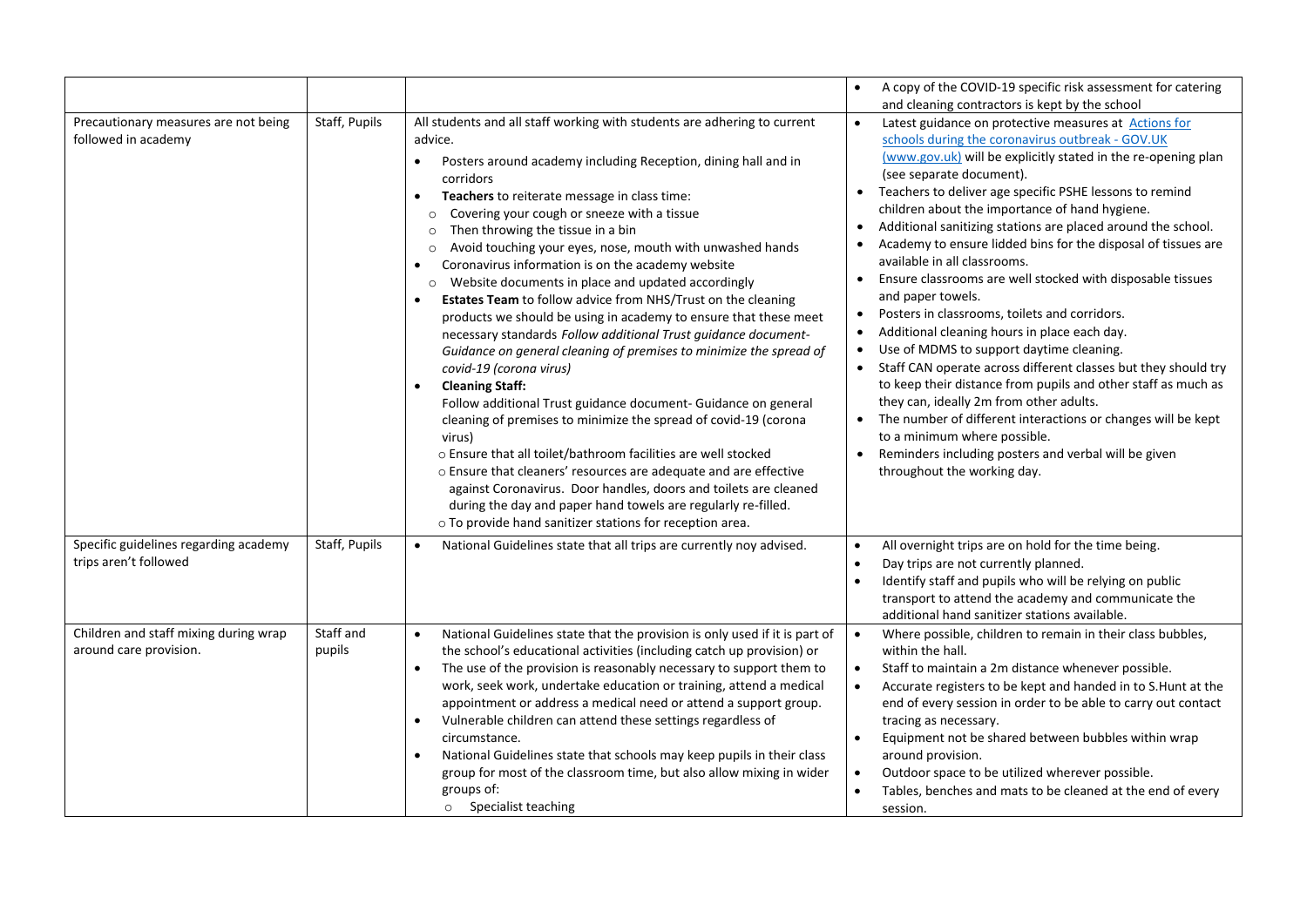|                                                                     |                          | Wraparound care<br>$\circ$                                                                                                                                                                                                                                                                                                                                                                                                                                                                                                                                                                                                                                                                                                                                                                                                                                                                                                                                                                                                                                                                                                                                                                                                                                                                                                                                                                                                                                                                                                                                                                                                                                                                                                                                                               | Staff to wear PPE if they feel more protected doing so.                                                                                                                                                                                                                                                                                                                                                                                                                                                                                                                                                                                                                                                                                                                     |
|---------------------------------------------------------------------|--------------------------|------------------------------------------------------------------------------------------------------------------------------------------------------------------------------------------------------------------------------------------------------------------------------------------------------------------------------------------------------------------------------------------------------------------------------------------------------------------------------------------------------------------------------------------------------------------------------------------------------------------------------------------------------------------------------------------------------------------------------------------------------------------------------------------------------------------------------------------------------------------------------------------------------------------------------------------------------------------------------------------------------------------------------------------------------------------------------------------------------------------------------------------------------------------------------------------------------------------------------------------------------------------------------------------------------------------------------------------------------------------------------------------------------------------------------------------------------------------------------------------------------------------------------------------------------------------------------------------------------------------------------------------------------------------------------------------------------------------------------------------------------------------------------------------|-----------------------------------------------------------------------------------------------------------------------------------------------------------------------------------------------------------------------------------------------------------------------------------------------------------------------------------------------------------------------------------------------------------------------------------------------------------------------------------------------------------------------------------------------------------------------------------------------------------------------------------------------------------------------------------------------------------------------------------------------------------------------------|
|                                                                     |                          | Transport<br>$\circ$                                                                                                                                                                                                                                                                                                                                                                                                                                                                                                                                                                                                                                                                                                                                                                                                                                                                                                                                                                                                                                                                                                                                                                                                                                                                                                                                                                                                                                                                                                                                                                                                                                                                                                                                                                     |                                                                                                                                                                                                                                                                                                                                                                                                                                                                                                                                                                                                                                                                                                                                                                             |
| Staff do not report sickness<br>Staff are unwell but attend Academy | Staff                    | National Guidelines: People who feel unwell should stay at home and<br>should not attend work or any education or childcare setting. Follow-<br>https://www.gov.uk/coronavirus?gclid=EAIaIQobChMI6KLqzoWx6QIVQuD<br>tChObpg-JEAAYASAAEgLjCvD BwE                                                                                                                                                                                                                                                                                                                                                                                                                                                                                                                                                                                                                                                                                                                                                                                                                                                                                                                                                                                                                                                                                                                                                                                                                                                                                                                                                                                                                                                                                                                                         | Staff who are unable to attend work due to shielding will be<br>$\bullet$<br>identified prior to staffing arrangements being made.<br>Individual Risk Assessments for CEV staff will be written.<br>$\bullet$<br>Staff to be sent home immediately if they are showing an<br>$\bullet$<br>symptoms.                                                                                                                                                                                                                                                                                                                                                                                                                                                                         |
| Staff absence increases                                             |                          | <b>Principal will:</b><br>$\bullet$<br>Communicate to staff the importance of following national<br>$\circ$<br>guidelines in Staff Briefings and hand out copies of risk<br>assessments to staff<br>Remind staff of the sickness policy during any lockdown period or<br>$\circ$<br>staff self-isolation<br>Staff to inform Principal (Susan Stickley) immediately of contact with<br>$\bullet$<br>anyone who has symptoms of virus or self-isolating or positive<br>diagnoses and follow medical advice.<br>In an event of teaching staff absence:<br>$\bullet$<br>o Academy could bring in Supply Teachers to cover absence<br>o In the event of significant staff absence, the Principal supported<br>by the Trust will review the viability of the academy remaining<br>open. The Principal will consult with the Trust. If the academy is to<br>be closed then this will be communicated to staff and parents via<br>email, letter and the school website.<br>Only essential tasks will be carried out during a staff shortage period<br>(Attendance, First aid, Salaries/Payroll, etc.)<br>If the Principal is sick, the Assistant Principal supported by the Trust<br>$\bullet$<br>will lead the academy<br>In the event of a academy closure with staff and students at home<br>$\bullet$<br>who are not ill and still able to access education, work will be set<br>electronically, in line with the academy Remote Learning Offer.<br>Pupils will be expected to complete tasks at home.<br>Staff wellbeing to be supported by KIT calls, and one to ones. Line<br>$\bullet$<br>Managers to diarize regular and appropriate contact.<br>Line Managers to offer a message of general support and discussion<br>$\bullet$<br>opportunities to allay concerns and maintain moral. | Any member of staff testing positive to remain in self-isolation<br>$\bullet$<br>for a minimum of 10 days from onset of symptoms, in line<br>with guidance.<br>Staff to opt in to LFD Testing (see separate Risk Assessment)<br>Infra-red thermometer held in Welfare Room to identify high<br>$\bullet$<br>temperatures of staff if needed.<br>Each Class Bubble will have a teacher and teaching assistant<br>$\bullet$<br>for as much of the day as possible.<br>Part-time staff to be offered additional hours if required and<br>$\bullet$<br>they are willing in order to cover sickness.<br>Line Managers to ensure that systems are in place to check in<br>$\bullet$<br>with staff. Any concerns shared with senior team and support<br>put in place where needed. |
| Suspected or confirmed case in staff                                | Pupils, Pupils           | Leaders to ensure staff and parents understand their responsibility<br>$\bullet$                                                                                                                                                                                                                                                                                                                                                                                                                                                                                                                                                                                                                                                                                                                                                                                                                                                                                                                                                                                                                                                                                                                                                                                                                                                                                                                                                                                                                                                                                                                                                                                                                                                                                                         | All staff, children and parents are able to access a Covid-19<br>$\bullet$                                                                                                                                                                                                                                                                                                                                                                                                                                                                                                                                                                                                                                                                                                  |
| member or pupil or staff with a family                              | from                     | should they be showing symptoms of COVID-19 to be ready and                                                                                                                                                                                                                                                                                                                                                                                                                                                                                                                                                                                                                                                                                                                                                                                                                                                                                                                                                                                                                                                                                                                                                                                                                                                                                                                                                                                                                                                                                                                                                                                                                                                                                                                              | test, should be encouraged to so.                                                                                                                                                                                                                                                                                                                                                                                                                                                                                                                                                                                                                                                                                                                                           |
| connected to the academy. No                                        | vulnerable               | willing to: book a test, provide details of who they have been in close                                                                                                                                                                                                                                                                                                                                                                                                                                                                                                                                                                                                                                                                                                                                                                                                                                                                                                                                                                                                                                                                                                                                                                                                                                                                                                                                                                                                                                                                                                                                                                                                                                                                                                                  | Staff are able to complete regular LFD Testing (See separate<br>$\bullet$                                                                                                                                                                                                                                                                                                                                                                                                                                                                                                                                                                                                                                                                                                   |
| symptoms of Covid-19 displayed within                               | groups, Staff,           | contact with and to then self-isolate in line with current government                                                                                                                                                                                                                                                                                                                                                                                                                                                                                                                                                                                                                                                                                                                                                                                                                                                                                                                                                                                                                                                                                                                                                                                                                                                                                                                                                                                                                                                                                                                                                                                                                                                                                                                    | Risk Assessment).                                                                                                                                                                                                                                                                                                                                                                                                                                                                                                                                                                                                                                                                                                                                                           |
| the academy or later that day.                                      | Staff from<br>vulnerable | guidance                                                                                                                                                                                                                                                                                                                                                                                                                                                                                                                                                                                                                                                                                                                                                                                                                                                                                                                                                                                                                                                                                                                                                                                                                                                                                                                                                                                                                                                                                                                                                                                                                                                                                                                                                                                 | It is recommended that regular contact is made to the<br>$\bullet$<br>Academy Principal.                                                                                                                                                                                                                                                                                                                                                                                                                                                                                                                                                                                                                                                                                    |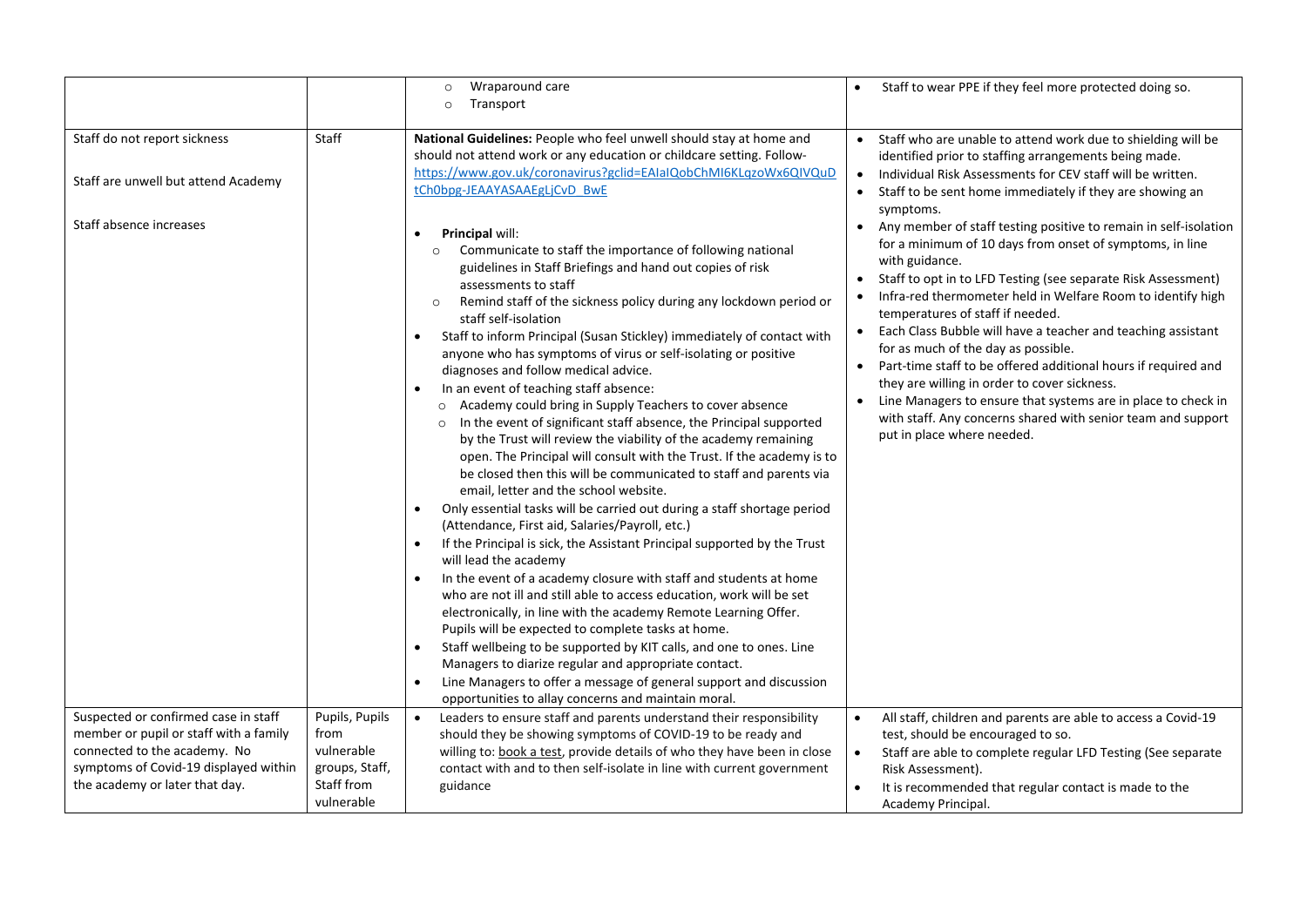| If anyone in the school becomes unwell with a new and persistent<br>Follow additional Trust guidance document- Guidance on<br>groups,<br>$\bullet$<br>Visitors,<br>cough or a high temperature, or has a loss of or change in, their<br>general cleaning of premises to minimise the spread of covid-<br>Wider<br>normal sense of taste or smell (anosmia), they must be sent home<br>19 (corona virus)<br>Community<br>and advised to follow guidance for households with possible or<br>Use appropriate PPE- Follow Trust guidance document -<br>$\bullet$<br>confirmed coronavirus (COVID-19) infection, which sets out that they<br>COVID-19 Guidance*: Use of Personal Protective Equipment.<br>should self-isolate for that day and the following 10 full days and<br><b>Follow Trust PPE Flowchart</b><br>$\bullet$<br>should arrange to have a test to see if they have coronavirus (COVID- |  |  |
|-----------------------------------------------------------------------------------------------------------------------------------------------------------------------------------------------------------------------------------------------------------------------------------------------------------------------------------------------------------------------------------------------------------------------------------------------------------------------------------------------------------------------------------------------------------------------------------------------------------------------------------------------------------------------------------------------------------------------------------------------------------------------------------------------------------------------------------------------------------------------------------------------------|--|--|
|                                                                                                                                                                                                                                                                                                                                                                                                                                                                                                                                                                                                                                                                                                                                                                                                                                                                                                     |  |  |
|                                                                                                                                                                                                                                                                                                                                                                                                                                                                                                                                                                                                                                                                                                                                                                                                                                                                                                     |  |  |
|                                                                                                                                                                                                                                                                                                                                                                                                                                                                                                                                                                                                                                                                                                                                                                                                                                                                                                     |  |  |
|                                                                                                                                                                                                                                                                                                                                                                                                                                                                                                                                                                                                                                                                                                                                                                                                                                                                                                     |  |  |
|                                                                                                                                                                                                                                                                                                                                                                                                                                                                                                                                                                                                                                                                                                                                                                                                                                                                                                     |  |  |
|                                                                                                                                                                                                                                                                                                                                                                                                                                                                                                                                                                                                                                                                                                                                                                                                                                                                                                     |  |  |
| 19).                                                                                                                                                                                                                                                                                                                                                                                                                                                                                                                                                                                                                                                                                                                                                                                                                                                                                                |  |  |
| Other members of their household (including any siblings) should<br>$\bullet$                                                                                                                                                                                                                                                                                                                                                                                                                                                                                                                                                                                                                                                                                                                                                                                                                       |  |  |
| self-isolate starting from the day the individual's symptoms started                                                                                                                                                                                                                                                                                                                                                                                                                                                                                                                                                                                                                                                                                                                                                                                                                                |  |  |
| (or the day their test was taken if they did not have symptoms,                                                                                                                                                                                                                                                                                                                                                                                                                                                                                                                                                                                                                                                                                                                                                                                                                                     |  |  |
| whether this was an LFD or PCR test), and the next 10 full days.                                                                                                                                                                                                                                                                                                                                                                                                                                                                                                                                                                                                                                                                                                                                                                                                                                    |  |  |
|                                                                                                                                                                                                                                                                                                                                                                                                                                                                                                                                                                                                                                                                                                                                                                                                                                                                                                     |  |  |
| Revise plans and source suitable PPE supplies (e.g. non latex gloves<br>preferable) to be used by:                                                                                                                                                                                                                                                                                                                                                                                                                                                                                                                                                                                                                                                                                                                                                                                                  |  |  |
| o the supervising member of staff if a 2m distance cannot be                                                                                                                                                                                                                                                                                                                                                                                                                                                                                                                                                                                                                                                                                                                                                                                                                                        |  |  |
|                                                                                                                                                                                                                                                                                                                                                                                                                                                                                                                                                                                                                                                                                                                                                                                                                                                                                                     |  |  |
| maintained during isolation of an unwell child onsite.                                                                                                                                                                                                                                                                                                                                                                                                                                                                                                                                                                                                                                                                                                                                                                                                                                              |  |  |
| o staff caring for pupils with routine intimate care needs that involve<br>the use of PPE                                                                                                                                                                                                                                                                                                                                                                                                                                                                                                                                                                                                                                                                                                                                                                                                           |  |  |
| The plan should identify any likelihood of behavioural, SEND and possible                                                                                                                                                                                                                                                                                                                                                                                                                                                                                                                                                                                                                                                                                                                                                                                                                           |  |  |
| use of restraint issues etc that may apply                                                                                                                                                                                                                                                                                                                                                                                                                                                                                                                                                                                                                                                                                                                                                                                                                                                          |  |  |
| If a member of staff or pupil is displaying symptoms, isolate them                                                                                                                                                                                                                                                                                                                                                                                                                                                                                                                                                                                                                                                                                                                                                                                                                                  |  |  |
| immediately to a room behind a closed door. If appropriate arrange                                                                                                                                                                                                                                                                                                                                                                                                                                                                                                                                                                                                                                                                                                                                                                                                                                  |  |  |
| adult supervision in line with guidelines. Ideally open a window for                                                                                                                                                                                                                                                                                                                                                                                                                                                                                                                                                                                                                                                                                                                                                                                                                                |  |  |
| ventilation. Separate bathroom facilities should be used if necessary,                                                                                                                                                                                                                                                                                                                                                                                                                                                                                                                                                                                                                                                                                                                                                                                                                              |  |  |
| which should then be cleaned and disinfected before use by anyone                                                                                                                                                                                                                                                                                                                                                                                                                                                                                                                                                                                                                                                                                                                                                                                                                                   |  |  |
| else.                                                                                                                                                                                                                                                                                                                                                                                                                                                                                                                                                                                                                                                                                                                                                                                                                                                                                               |  |  |
| Employers have a duty of care for all staff and should ensure that<br>$\bullet$                                                                                                                                                                                                                                                                                                                                                                                                                                                                                                                                                                                                                                                                                                                                                                                                                     |  |  |
| staff who are sent home displaying symptoms of COVID-19 are tested                                                                                                                                                                                                                                                                                                                                                                                                                                                                                                                                                                                                                                                                                                                                                                                                                                  |  |  |
| as soon as practicably possible. Principal should communicate to staff                                                                                                                                                                                                                                                                                                                                                                                                                                                                                                                                                                                                                                                                                                                                                                                                                              |  |  |
| that if they are displaying symptoms they should be tested 'as soon as                                                                                                                                                                                                                                                                                                                                                                                                                                                                                                                                                                                                                                                                                                                                                                                                                              |  |  |
| practicably possible.'                                                                                                                                                                                                                                                                                                                                                                                                                                                                                                                                                                                                                                                                                                                                                                                                                                                                              |  |  |
| If school is notified of a positive COVID19 test result for a member of                                                                                                                                                                                                                                                                                                                                                                                                                                                                                                                                                                                                                                                                                                                                                                                                                             |  |  |
| staff or a pupil, we must contact the DfE Helpline on 0800 046 8687                                                                                                                                                                                                                                                                                                                                                                                                                                                                                                                                                                                                                                                                                                                                                                                                                                 |  |  |
| and select option 1 for advice on the action to take in response to a                                                                                                                                                                                                                                                                                                                                                                                                                                                                                                                                                                                                                                                                                                                                                                                                                               |  |  |
| positive case. You will be put through to a team of advisers who will                                                                                                                                                                                                                                                                                                                                                                                                                                                                                                                                                                                                                                                                                                                                                                                                                               |  |  |
| inform you what action is needed based on the latest public health                                                                                                                                                                                                                                                                                                                                                                                                                                                                                                                                                                                                                                                                                                                                                                                                                                  |  |  |
| advice. If, following triage, further expert advice is required the                                                                                                                                                                                                                                                                                                                                                                                                                                                                                                                                                                                                                                                                                                                                                                                                                                 |  |  |
| adviser will escalate your call to the PHE local health protection team.                                                                                                                                                                                                                                                                                                                                                                                                                                                                                                                                                                                                                                                                                                                                                                                                                            |  |  |
| Schools need to take swift action when they become aware that<br>$\bullet$                                                                                                                                                                                                                                                                                                                                                                                                                                                                                                                                                                                                                                                                                                                                                                                                                          |  |  |
| someone who has attended has tested positive for Covid-19. Schools                                                                                                                                                                                                                                                                                                                                                                                                                                                                                                                                                                                                                                                                                                                                                                                                                                  |  |  |
| can contact the dedicated advice service introduced by Public Health                                                                                                                                                                                                                                                                                                                                                                                                                                                                                                                                                                                                                                                                                                                                                                                                                                |  |  |
| England (PHE) and delivered by the NHS Business Service Authority                                                                                                                                                                                                                                                                                                                                                                                                                                                                                                                                                                                                                                                                                                                                                                                                                                   |  |  |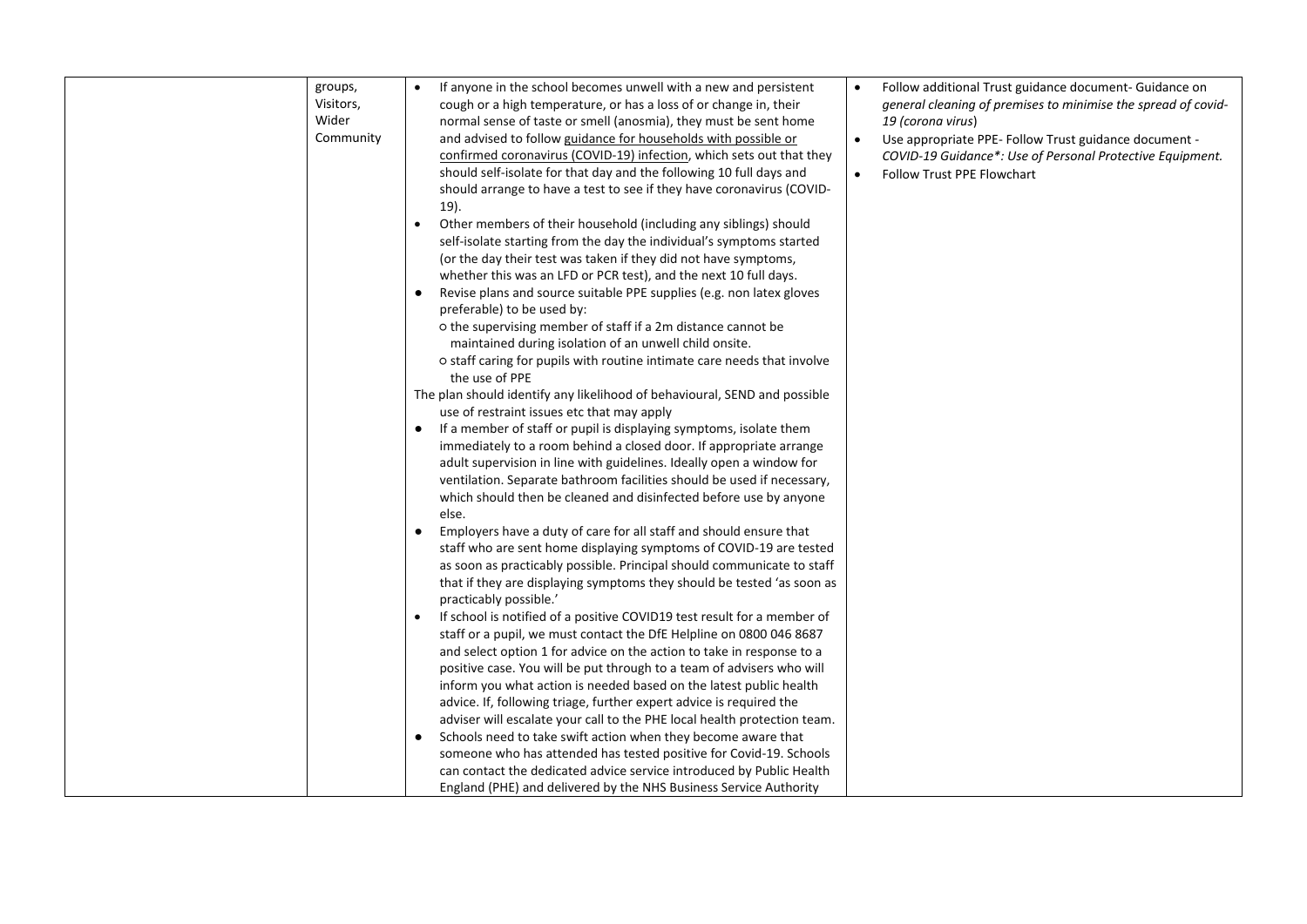|                                                                                       |        | and can be reached calling the DFE Helpline on 0800 046 8687 and<br>selecting option 1.<br>PHE will conduct a rapid risk assessment and advise the school on the<br>$\bullet$<br>actions to take including the definitive advice on who must be sent<br>home. Should this be the case PHE will provide a template letter to<br>inform parents and staff.<br>In line with government guidance school MUST not share the names<br>or details of people with COVID-19 unless essential to protect others<br>Normal system of work in relation to cleaning should be maintained<br>$\bullet$<br>with particular attention to high contact areas toilets, door handles,<br>telephones, grab rails.<br>Observe social distancing requirements of 2 metres wherever<br>possible.<br>Next of Kin/Emergency Contact details for all staff<br>$\bullet$<br>Call Surrey & Sussex Health Protection Team (HPT) on 0344 225 3861<br>(0844 967 0069 out of hours) if:<br>$\circ$ 10% (or more) of a bubble is affected within 14 days - for<br>example, if there are 3 or more confirmed cases of COVID-19 in a<br>bubble of 30 people<br>$\circ$ 10% (or more) of staff are affected within 14 days – for example,<br>if there are 6 or more confirmed cases of COVID-19 in a staff of 60<br>o 3 (or more) bubbles within your school/setting contain at least<br>one confirmed case |                                                                                                                                                                                                                                                                                                                                                                                                                                                                                                                                                                                                                                                                                                                      |
|---------------------------------------------------------------------------------------|--------|-------------------------------------------------------------------------------------------------------------------------------------------------------------------------------------------------------------------------------------------------------------------------------------------------------------------------------------------------------------------------------------------------------------------------------------------------------------------------------------------------------------------------------------------------------------------------------------------------------------------------------------------------------------------------------------------------------------------------------------------------------------------------------------------------------------------------------------------------------------------------------------------------------------------------------------------------------------------------------------------------------------------------------------------------------------------------------------------------------------------------------------------------------------------------------------------------------------------------------------------------------------------------------------------------------------------------------------------------------------------------|----------------------------------------------------------------------------------------------------------------------------------------------------------------------------------------------------------------------------------------------------------------------------------------------------------------------------------------------------------------------------------------------------------------------------------------------------------------------------------------------------------------------------------------------------------------------------------------------------------------------------------------------------------------------------------------------------------------------|
| Shortage of Staff, Teacher, Classroom<br>Assistants. Absence of Academy<br>Leadership | Pupils | Text/email alert service to parents to notify them of any exceptional<br>closures due to insufficient staff cover.<br>Notify the Trust in the event of an exceptional closures.<br>$\bullet$                                                                                                                                                                                                                                                                                                                                                                                                                                                                                                                                                                                                                                                                                                                                                                                                                                                                                                                                                                                                                                                                                                                                                                            | Part-time staff to be offered additional hours if required and<br>$\bullet$<br>they are willing in order to cover sickness.<br>HLTAs to be offered cover hours.<br>$\bullet$<br>Supply teachers will be used but they will be asked to strictly<br>$\bullet$<br>adhere to the 2m social distancing rules.                                                                                                                                                                                                                                                                                                                                                                                                            |
| Short- and longer-term effects on Staff<br>Wellbeing                                  | staff  | Put in place measures to check on staff wellbeing (including for<br>$\bullet$<br>leaders) – for both those who will be working on site and those who<br>are working from home<br>Regular KIT meetings / one to ones<br>Regular contact with any staff working from home, including via<br>$\bullet$<br>Teams / phone<br>Access to Trust Welfare support package (e.g. Employee Assistance<br>$\bullet$<br>Programme, Mental Health First Aid Support, Trust comms)                                                                                                                                                                                                                                                                                                                                                                                                                                                                                                                                                                                                                                                                                                                                                                                                                                                                                                      | Line Manager team briefings<br>$\bullet$<br>Academy led team briefings<br>$\bullet$<br>Break times / dedicated staff space provides for socialization,<br>$\bullet$<br>subject to social distancing rules<br>Recognition of staff commitment and flexibility<br>$\bullet$<br>Provide contact details for Trust HR Wellbeing specialist<br>$\bullet$<br>Use Government resources for additional well-being<br>$\bullet$<br>guidance. Extra mental health support for pupils and teachers<br>- GOV.UK (www.gov.uk)<br>Individual risk assessment where issues / concerns are<br>$\bullet$<br>expressed or identified<br>PPA time provided as 1 day per fortnight to allow staff to take<br>this away from the academy. |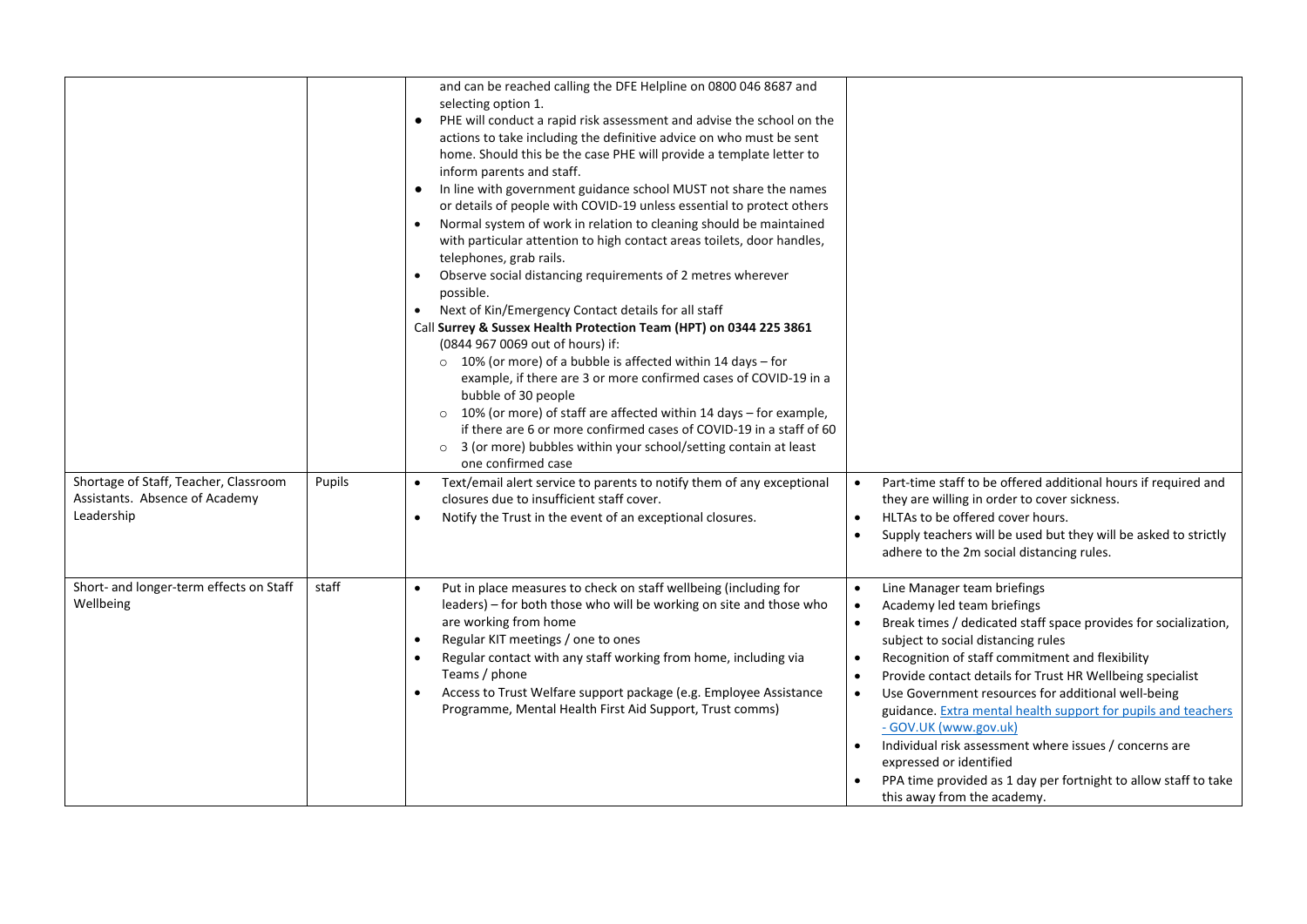| Siblings at another School report<br>unwell and family confused as to<br>appropriate action | Parents,<br>Pupils | The Academy has the most recent information from the government, and<br>this is distributed throughout the school community Stay at home:<br>guidance for households with possible or confirmed coronavirus (COVID-<br>19) infection - GOV.UK (www.gov.uk)<br>Principal will:<br>٠<br>obtain updated advice from Public Health England and<br>$\circ$<br>Coronavirus hotline – to inform family immediately<br>communicate with families and reiterate the message of<br>$\circ$<br>gaining advice from NHS 111                                                                                                                                                                                                                                                                                                                                                                                                                                                                                                                                                                                                                                                                                                                                                                                                                                                                                                                                                                                                                                                                                                                                                                                                              | Children who are symptomatic will be directed to have a<br>Covid-19 test. No action needs to be taken until a positive test<br>result is returned. At this stage, the household will need to<br>self-isolate for 10 days.<br>If the child attending this academy remains without<br>symptoms, no action for their 'bubble' needs to be taken. If<br>the child becomes symptomatic and a positive test result is<br>returned, the bubble will be informaed and may need to<br>close.                                                                                                                                                                                                                                                                         |
|---------------------------------------------------------------------------------------------|--------------------|------------------------------------------------------------------------------------------------------------------------------------------------------------------------------------------------------------------------------------------------------------------------------------------------------------------------------------------------------------------------------------------------------------------------------------------------------------------------------------------------------------------------------------------------------------------------------------------------------------------------------------------------------------------------------------------------------------------------------------------------------------------------------------------------------------------------------------------------------------------------------------------------------------------------------------------------------------------------------------------------------------------------------------------------------------------------------------------------------------------------------------------------------------------------------------------------------------------------------------------------------------------------------------------------------------------------------------------------------------------------------------------------------------------------------------------------------------------------------------------------------------------------------------------------------------------------------------------------------------------------------------------------------------------------------------------------------------------------------|-------------------------------------------------------------------------------------------------------------------------------------------------------------------------------------------------------------------------------------------------------------------------------------------------------------------------------------------------------------------------------------------------------------------------------------------------------------------------------------------------------------------------------------------------------------------------------------------------------------------------------------------------------------------------------------------------------------------------------------------------------------|
| Vulnerable students & adults in the<br>academy are exposed to illness                       | Staff, Pupils      | Academy communicate appropriately with their most vulnerable students;<br>Health care plans are updated and instruction from GPs followed.<br>Inclusion Manager identify the most vulnerable students and staff<br>from current medical information                                                                                                                                                                                                                                                                                                                                                                                                                                                                                                                                                                                                                                                                                                                                                                                                                                                                                                                                                                                                                                                                                                                                                                                                                                                                                                                                                                                                                                                                          | Inclusion Manager will contact families of vulnerable pupils to<br>$\bullet$<br>ensure they understand the guidelines around health<br>concerns.<br>Ensure that medical records for staff and pupils are up-to-date<br>$\bullet$<br>and members of staff within different groups are identified.                                                                                                                                                                                                                                                                                                                                                                                                                                                            |
| Child or adult shows symptoms whilst<br>at academy                                          | Staff, Pupils      | All staff understand the symptoms of COVID-19 and follow academy<br>agreed process.<br>Staff report to the Principal<br>$\bullet$<br>Staff to get advice from NHS 111 immediately and PHE team. Advice<br>$\bullet$<br>on cleaning spaces will be given by PHE - await advice. PHE contact<br>information - Schools coronavirus (COVID-19) operational guidance<br>(publishing.service.gov.uk)<br>Estates Team: Advice on rubbish which may have been<br>$\bullet$<br>contaminated: all waste that has been in contact with the individual<br>- including tissues should be put in a plastic bag and tied, then placed<br>in another plastic bag and tied. The bag should be marked and stored<br>in a safe place until results are available. If the test results are<br>negative - to be put with normal waste. If positive, to follow the<br>advice of PHE. See further Trust guidance document - Guidance on<br>general cleaning of premises to minimize the spread of covid-19<br>(corona virus)<br>Staff to self- isolate - journey home by car<br>$\bullet$<br>Child reported to the Principal and taken to designated area (any<br>$\bullet$<br>available room where a child/student can be isolated until further<br>notice - welfare room)<br>Parents informed immediately and asked to collect immediately and<br>$\bullet$<br>contact NHS on 111<br>A designated Isolation room used until parent collects - advice is for<br>child to be supervised by a non-vulnerable adult - to sit 2 meters<br>away. Room to be isolated. Avoid touching people, surfaces or<br>objects and advised to cover their mouth and nose with a disposable<br>tissue.<br>Principal to get advice from NHS 111 and Inform the Trust | The welfare room will be used only for children who begin to<br>$\bullet$<br>show symptoms of the virus whilst in school. They will remain<br>there until they can be collected.<br>Infra-red thermometer to be used and temperature reported<br>$\bullet$<br>to parents and in medical treatment records.<br>• Staff to maintain 2m social distancing from child. If this cannot<br>be maintained then PPE should be sought.<br>Encourage family to seek a test immediately. Upon<br>$\bullet$<br>confirmation of a positive test, the bubble will be closed for<br>10 days, in line with DfE advice.<br>Deep clean of isolation area once the child has left, including<br>ventilation of the area.<br>Deep clean of the classroom the child has been in. |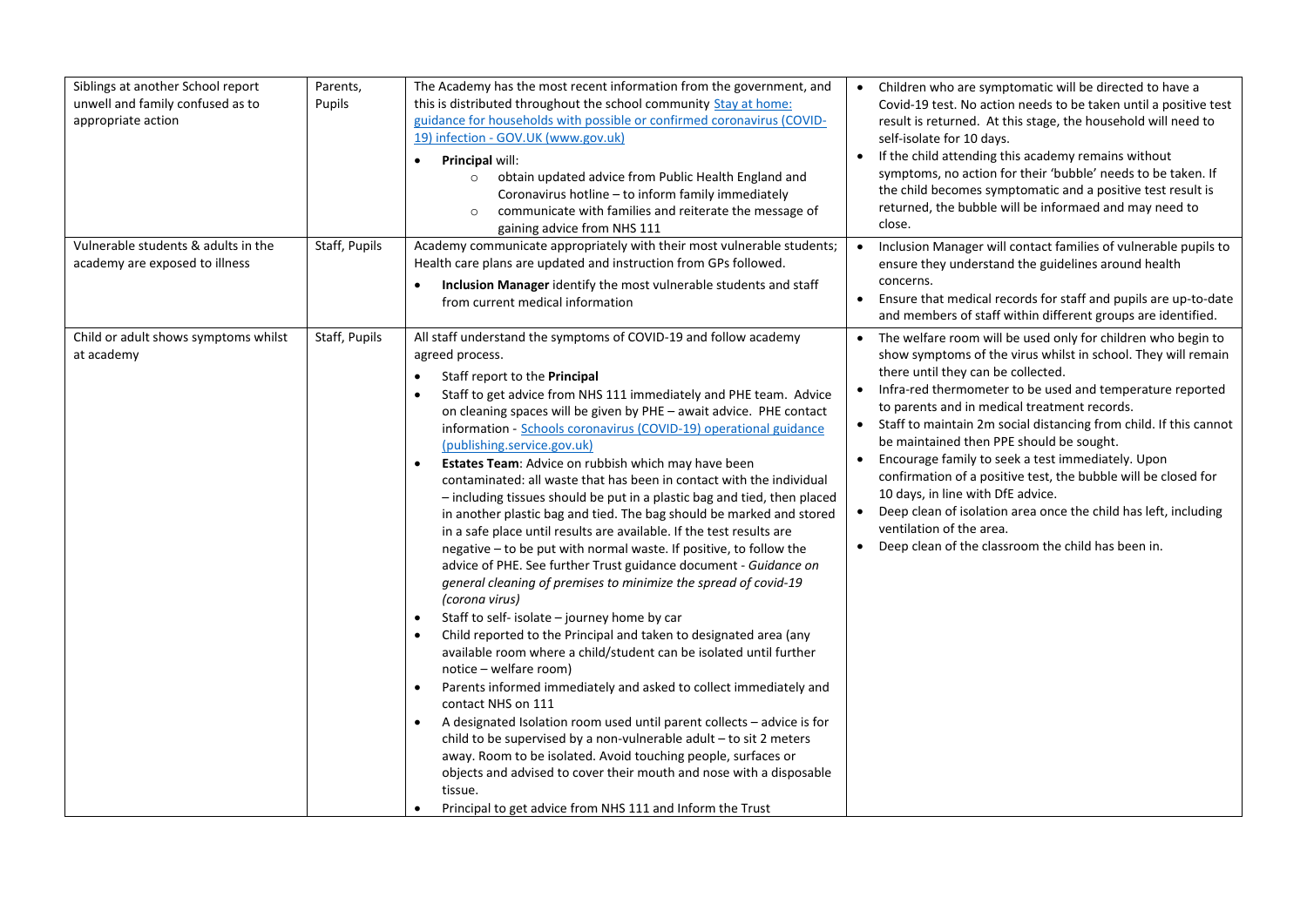| Shortage of support service staff such<br>as:<br>Facilities Manager,<br>Supervisor/Cleaning, Admin Staff, First<br>Aiders, Learning Support |               | Teaching/ Classroom Assistants to provide temporary cover for<br>essential Admin roles.<br>Set up rotas for staff to lessen the impact on individuals.<br>$\bullet$<br>Liaise with deputy roles and confirm understanding of responsibilities<br>Identify key post holders such as first aiders or learning support and<br>$\bullet$<br>create a rota system with deputies to maintain minimum staff<br>numbers.                                                                                                                                                                                                                                                                                                                                    | Encourage parents to only contact the academy in the event<br>$\bullet$<br>of an emergency.<br>Reassign support staff to core health & safety functions within<br>$\bullet$<br>the academy<br>Academy leadership to undertake different roles when<br>$\bullet$<br>required                                                                   |
|---------------------------------------------------------------------------------------------------------------------------------------------|---------------|-----------------------------------------------------------------------------------------------------------------------------------------------------------------------------------------------------------------------------------------------------------------------------------------------------------------------------------------------------------------------------------------------------------------------------------------------------------------------------------------------------------------------------------------------------------------------------------------------------------------------------------------------------------------------------------------------------------------------------------------------------|-----------------------------------------------------------------------------------------------------------------------------------------------------------------------------------------------------------------------------------------------------------------------------------------------------------------------------------------------|
| School meals kitchen total or partial<br>closure affecting school meals<br>provision                                                        | Pupils        | The ability for school meals to deliver meals from a hub kitchen.<br>$\bullet$<br>Alter menu in line with supply chain capacity and availability.<br>$\bullet$<br>Trust to liaise with school meals provider<br>$\bullet$<br>Adjust meals service to reflect social distancing measures of 2m.<br>$\bullet$<br>FSM children not accessing the academy can receive a voucher.                                                                                                                                                                                                                                                                                                                                                                        | Provide grab and go meal option to minimise transmission in<br>$\bullet$<br>line with social distancing measures of 2m.<br>Text/email alert to parents to provide pack lunch. .<br>$\bullet$<br>In the case of pupils in receipt of free school meals, academy<br>٠<br>to utilise the Government Eden Red system to maintain FSM<br>payments. |
| Catering staff absent - lunch no longer<br>available                                                                                        | Staff, Pupils | Catering team to share their risk assessment with academy.<br>Catering Manager to work with the academy to ensure precautions<br>are in place for all staff on site<br>Washing hand<br>$\circ$<br>Use of sanitizer<br>$\circ$<br>Wearing gloves and hair nets and uniform<br>$\circ$<br>Thorough cleaning of kitchen at the end of every service<br>$\circ$<br>Ensure the kitchen space and lavatory for staff are being cleaned as<br>appropriate.<br>Inform Principal of any staff off sick with associated symptoms.<br>If no kitchen staff available contact the Estates Director in the first<br>$\bullet$<br>instance.<br>Meals to be supplied by hub kitchen or to close and parents informed<br>to bring in packed lunch for their students | Office Manager to contact Chartwells to ensure absences are<br>$\bullet$<br>covered.<br>Packed lunches or 'grab and go' to be provided by Chartwells.<br>Academy staff to distribute.                                                                                                                                                         |
| Cleaning staff absent - cleaning no<br>longer available                                                                                     | Staff, Pupils | Cleaning Team to ensure precautions are in place for all staff on site<br>$\bullet$<br>Washing hands<br>$\circ$<br>Use of sanitizer<br>$\circ$<br>Wearing gloves, hair nets and uniform<br>Estates Team to inform Principal of any staff off sick with associated<br>symptoms.<br>Ensure that cleaning staff contact the absence line by 9am on their<br>day of work<br>If no cleaning staff are available - the Principal, consider academy<br>closure.<br>Make contact with local employment agencies to ascertain<br>availability of agency staff to provide cover and likely lead in time for<br>cover to be available.                                                                                                                         | Offer additional hours to other members of staff to support with<br>cleaning if willing. · Senior staff to support with cleaning if<br>required.                                                                                                                                                                                              |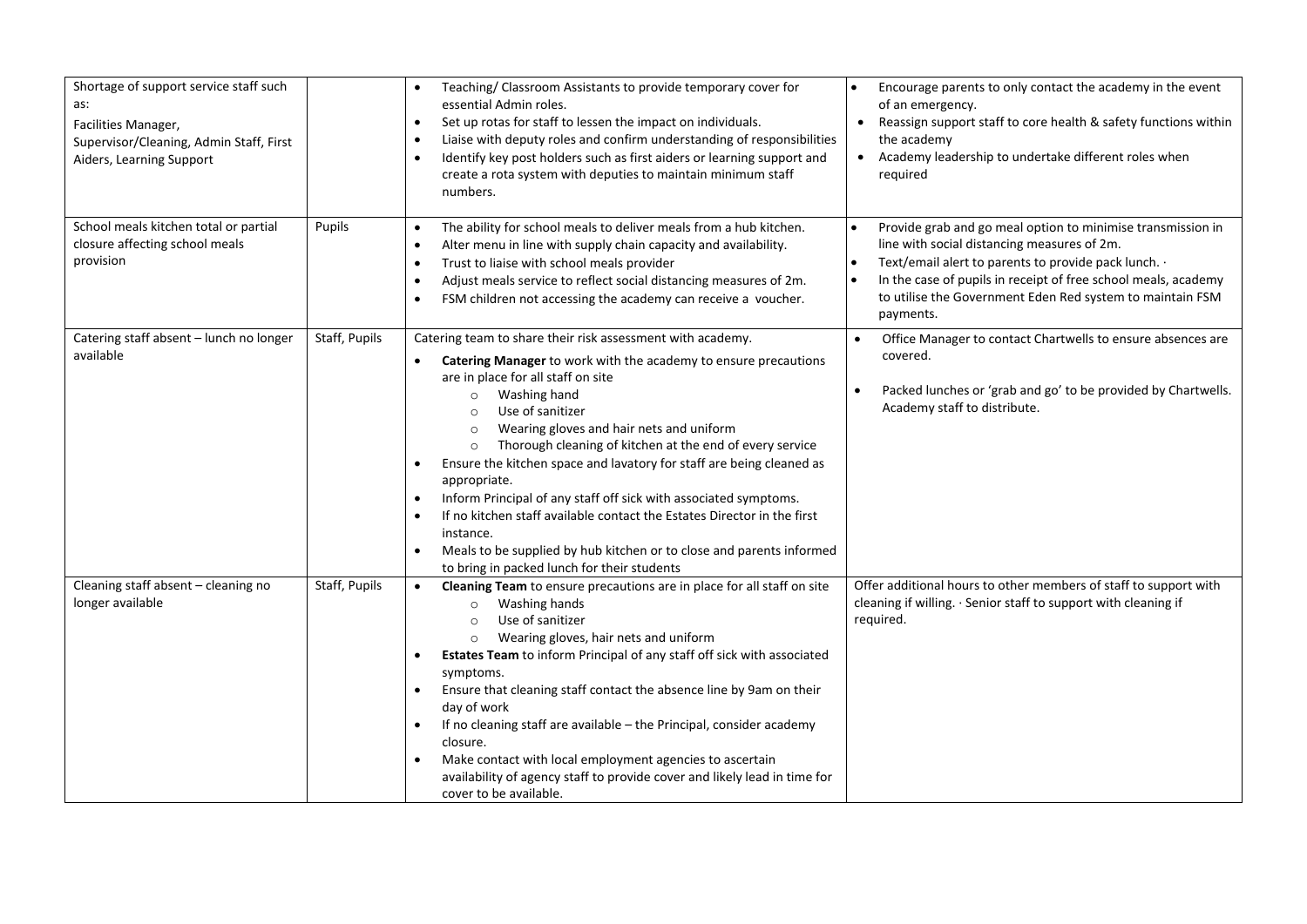|                                                                                                |                     | Outsourced cleaning company to be contacted to explore cover<br>options and provide Covid-19 cleaning plan RA and control measures                                                                                                                                                                                         |                                                                                                                                                                                                                                                                                                                                                                                                                                                                                                                                                                                                                                                               |
|------------------------------------------------------------------------------------------------|---------------------|----------------------------------------------------------------------------------------------------------------------------------------------------------------------------------------------------------------------------------------------------------------------------------------------------------------------------|---------------------------------------------------------------------------------------------------------------------------------------------------------------------------------------------------------------------------------------------------------------------------------------------------------------------------------------------------------------------------------------------------------------------------------------------------------------------------------------------------------------------------------------------------------------------------------------------------------------------------------------------------------------|
| <b>Contractors or Visitors</b>                                                                 | Pupils, Staff       | All contractors to provide a revised set of Risk Assessments and<br>$\bullet$<br>Method Statements specific to Covid-19 before work commences on<br>site.<br>Contractors and Visitors to not be allowed access beyond reception<br>areas without suitable handwashing and any relevant PPE.                                | Designate a Contractor and Visitor toilet for handwashing<br>$\bullet$<br>Hand sanitiser at the entrance.<br>$\bullet$<br>Provide clear advice and rules when access is required that<br>$\bullet$<br>includes a signed declaration of instructions and or a handout<br>to support the message.<br>Risk Assessments from West Sussex Music Service and Albion<br>$\bullet$<br>in the Community to be provided prior to services being<br>resumed.<br>Music lessons to be held in the hall where social distancing is<br>$\bullet$<br>easier.<br>Children to be taught facing forwards where possible with the<br>$\bullet$<br>music teacher at a 2m distance. |
| Pupils or staff travelling from abroad                                                         | Staff and<br>pupils | National Guidelines will be followed<br>$\bullet$<br>Schools coronavirus (COVID-19) operational guidance<br>(publishing.service.gov.uk)                                                                                                                                                                                    | Principal and Attendance Officer to make it clear that NO<br>holidays in term time will be authorized.<br>A 'red list' to be provided to parents who plan to go abroad.<br>$\bullet$<br>Informatipn regarding travel to be circulated amongst the<br>academy community.<br>Withdrawal from learning forms to be updated to reflect<br>current travel guidelines.                                                                                                                                                                                                                                                                                              |
| Precautionary measures to prevent<br>transmission                                              | Staff, Pupils       | Everyone is following the handwashing protocol.<br>Parents have been informed that students and staff should wash<br>their hands.<br>Avoid touching eyes, nose and mouth with unwashed hands.<br>$\bullet$<br>Maintain social distancing measures at every opportunity                                                     | Hand-washing to be undertaken at set points in the day: when<br>$\bullet$<br>they arrive, before and after break time and lunch time, after<br>visiting the toilet and before they go home, plus other times<br>as necessary.<br>Signage regarding hand-washing in learning spaces and<br>academy toilets.<br>Upper toilets to be used by Y4/5/6.<br>$\bullet$<br>Lower Toilets 1 to be used by Y1/2.<br>$\bullet$<br>Lower toilets 2 to be used by Y3.<br>$\bullet$                                                                                                                                                                                          |
| Poor Communication                                                                             | Staff, Pupils       | All staff/students aware of current actions and requirements.<br><b>Principal to brief all staff on Risk Assessment.</b><br>$\bullet$<br>Staff to be consulted and issued with published Risk Assessment.<br>$\bullet$<br>Pupils briefed throughout the school day and by the use of posters,<br>$\bullet$<br>signage etc. | Continue regular communication through ClassDojo,<br>$\bullet$<br>including videos to allow parents with varying degress of<br>literacy to access the information.<br>Reminders to be sent regularly using ClassDojo.<br>$\bullet$<br>Risk Assessments to be published.<br>$\bullet$<br>New information to be given to staff and parents.<br>$\bullet$<br>Videos to be made to ensure parents understand the<br>$\bullet$<br>routines.                                                                                                                                                                                                                        |
| Pupils struggle to reintegrate into<br>school routines and adapt to the<br>changes implemented | Pupils, Staff       | Review of behavior policy to reflect current guidance and<br>restrictions<br>Review of individual behavior plans to reflect current guidance<br>and restrictions                                                                                                                                                           | Pupils to be given time to share their experiences of being at<br>$\bullet$<br>home.<br>Week beginning 8 <sup>th</sup> March and 15 <sup>th</sup> March will be used to<br>$\bullet$<br>determine the new starting points for each child. A recovery                                                                                                                                                                                                                                                                                                                                                                                                          |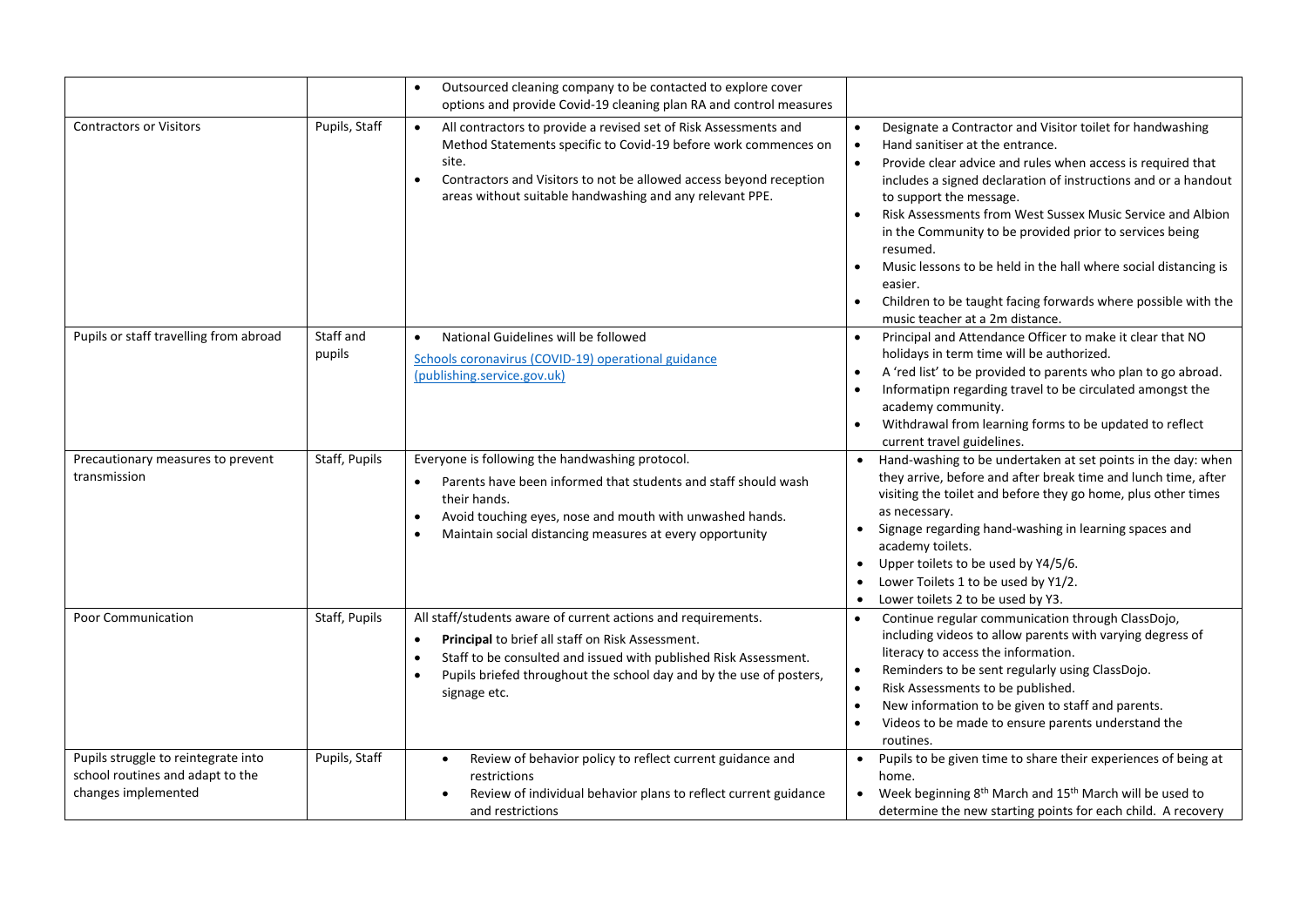| A broad and balanced curriculum<br>cannot be delivered or is not<br>appropriate                                                         | Pupils, Staff             | Clear sharing of expectations and reasoning - identifying a<br>$\bullet$<br>group 'charter' for behavior<br>Flexible approach to learning, routines and use of outside space<br>$\bullet$<br>in order to encourage pupils to adapt to new structures<br>Academy staff identify an appropriate curriculum that meets the needs of<br>the pupils in the academy<br>Consider which aspects of the current curriculum are<br>$\bullet$<br>appropriate - with a focus on PSHE/ emotional needs<br>Consider curriculum areas that may need to be adapted<br>$\bullet$<br>considerably, such as PE<br>Where possible, learning to be delivered in academy site outside<br>$\bullet$<br>areas (implementation or review of other risk assessments to<br>ensure that this can be done safely)<br>Reconsider expectations of staff with regards to<br>$\bullet$<br>marking/feedback (review feedback policy)<br>Consider safe use of resources - including asking pupils to bring<br>$\bullet$<br>their own pencil-cases, etc.<br>If electronic computers or devices are used by pupils, these<br>$\bullet$<br>need to be part of the academy's thorough cleaning<br>considerations and must not be used by more than one bubble<br>without cleaning | Curriculum will be implemented using some of the<br>Government Guidance and resources.<br>Clear information to be sent to parents prior to re-opening,<br>$\bullet$<br>including photos and videos of entrances and exits.<br>Pupils should not share equipment across bubbles unless it<br>$\bullet$<br>has been thoroughly cleaned or left unused for a period of 48<br>hours (72 hours if plastic).<br>Individual stationery pots for Y1 and Y6 to be supplied.<br>$\bullet$<br>No resources that cannot be easily cleaned or replaced daily<br>will be used.<br>No contact sports to be played during PE lessons.<br>$\bullet$<br>Set of playtime equipment supplied for each class bubble of<br>children.<br>Any books for example Destination Reader/Daily Supported<br>$\bullet$<br>Reader, used within a classroom will be left unused and out of<br>reach for a period of at least 48 hours before another bubble<br>can access these. They will be placed in a 'quarantine box'.<br>A Transparent Recovery Curriculum will be implemented.<br>$\bullet$<br>Regular communication with parents to aid their<br>$\bullet$<br>understanding of the recovery curriculum. |
|-----------------------------------------------------------------------------------------------------------------------------------------|---------------------------|--------------------------------------------------------------------------------------------------------------------------------------------------------------------------------------------------------------------------------------------------------------------------------------------------------------------------------------------------------------------------------------------------------------------------------------------------------------------------------------------------------------------------------------------------------------------------------------------------------------------------------------------------------------------------------------------------------------------------------------------------------------------------------------------------------------------------------------------------------------------------------------------------------------------------------------------------------------------------------------------------------------------------------------------------------------------------------------------------------------------------------------------------------------------------------------------------------------------------------------------|--------------------------------------------------------------------------------------------------------------------------------------------------------------------------------------------------------------------------------------------------------------------------------------------------------------------------------------------------------------------------------------------------------------------------------------------------------------------------------------------------------------------------------------------------------------------------------------------------------------------------------------------------------------------------------------------------------------------------------------------------------------------------------------------------------------------------------------------------------------------------------------------------------------------------------------------------------------------------------------------------------------------------------------------------------------------------------------------------------------------------------------------------------------------------------|
| Staffing demands make the 'bubble'<br>approach unmanageable. Therefore,<br>staff work across multiple bubbles.                          | Staff, Pupils             | Staffing plans have staff arranged so that the number of bubbles they<br>work across is limited. Therefore, government guidance is followed,<br>reducing the risk of cross-contamination across groups.                                                                                                                                                                                                                                                                                                                                                                                                                                                                                                                                                                                                                                                                                                                                                                                                                                                                                                                                                                                                                                    | In order to ensure that staff have their statutory PPA time,<br>whilst limiting social contact, staff will be given 1 day per<br>fortnight of PPA time, covered by HLTA/AP.<br>Wherever possible, 2 members of staff allocated to each<br>$\bullet$<br>group to cover staff sickness, lunch and break times whilst<br>maintaining 'bubble' concept.                                                                                                                                                                                                                                                                                                                                                                                                                                                                                                                                                                                                                                                                                                                                                                                                                            |
| Parents do not fully understand<br>expectations of behavior, groupings<br>and curriculum adaptations, or adhere<br>to parental requests | Pupils,<br>parents, staff | Clear and transparent communication with parents including:<br>Expectations of behaviour, including any charters that have<br>$\bullet$<br>been completed with the children<br>Intentions for the curriculum upon return to the academy<br>The elements of the academy day/ routines that will be very<br>different and why they are necessary<br>The ways in which the children will be grouped and that some<br>will, inevitably                                                                                                                                                                                                                                                                                                                                                                                                                                                                                                                                                                                                                                                                                                                                                                                                         | Class charters and behaviour responsibilities to be shared with<br>$\bullet$<br>parents once reviewed by the children and class teachers.<br>The purpose of the Recovery Curriculum will be<br>communicated with parents with regular updates.                                                                                                                                                                                                                                                                                                                                                                                                                                                                                                                                                                                                                                                                                                                                                                                                                                                                                                                                 |
| Pupils with Education, Health and Care<br>Plans' needs are not met effectively                                                          | Pupils, staff             | Risk Assessments for individual pupils updated in line with new<br>$\bullet$<br>guidance and their return to school if they have continued to<br>remain at home between January and March 2021.<br>Holistic approach to the provision for these children, considering<br>$\bullet$<br>the appropriateness of 1:1 support, as well as supporting their<br>emotional needs                                                                                                                                                                                                                                                                                                                                                                                                                                                                                                                                                                                                                                                                                                                                                                                                                                                                   | Inclusion Manager to contact parents of children with EHCPs<br>$\bullet$<br>to discuss individual needs and to share the risk assessment<br>prior to their return.<br>Agreement between school and parents regarding key<br>$\bullet$<br>priorities upon return to academy.                                                                                                                                                                                                                                                                                                                                                                                                                                                                                                                                                                                                                                                                                                                                                                                                                                                                                                    |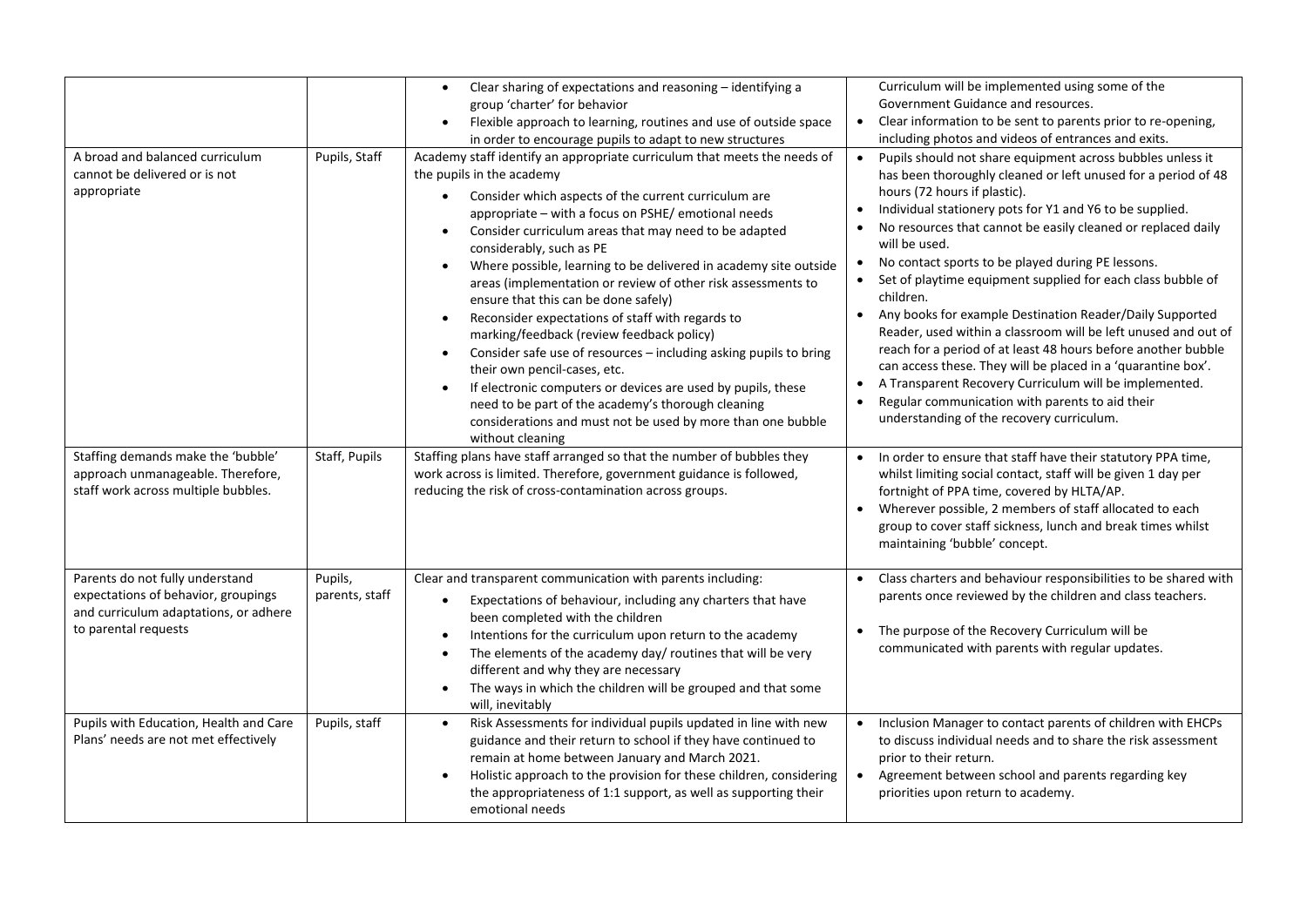| Younger pupils and pupils with<br>additional needs do not understand<br>the concept of social distancing and,<br>therefore, put others at risk | Pupils, staff        | Academy staff to make expectations very clear to all pupils:<br>Communication to parents prior to re-opening and frequently<br>when re-opened<br>Reminders given each day to all pupils regarding expectations<br>$\bullet$<br>Signage around the academy<br>Individual behavior plans/ provision maps to be updated<br>Compilation of social stories to support some pupils                                                                                                                                                      | Pupil Passports will be updated by the beginning of Term 5 to<br>ensure they reflect the child's current needs.<br>1:1 support WILL be put back into place to support children's<br>individual needs.<br>Outside agencies will be able to resume their work with<br>$\bullet$<br>pupils. They will use the hall for their work where social<br>distancing is more easily adhered to.<br>Ensure that less clinically non-vulnerable members of staff<br>$\bullet$<br>work with these children.<br>Incorporate in class 'charters'.<br>$\bullet$<br>Ensure that staff maintain social distancing measures with one<br>another to limit the risk of infection.<br>PPE available for members of staff working with pupils who<br>$\bullet$<br>cannot adhere to social distancing appropriate to their age. |
|------------------------------------------------------------------------------------------------------------------------------------------------|----------------------|-----------------------------------------------------------------------------------------------------------------------------------------------------------------------------------------------------------------------------------------------------------------------------------------------------------------------------------------------------------------------------------------------------------------------------------------------------------------------------------------------------------------------------------|--------------------------------------------------------------------------------------------------------------------------------------------------------------------------------------------------------------------------------------------------------------------------------------------------------------------------------------------------------------------------------------------------------------------------------------------------------------------------------------------------------------------------------------------------------------------------------------------------------------------------------------------------------------------------------------------------------------------------------------------------------------------------------------------------------|
| Pupils with individual behavior plans<br>require positive handling to keep<br>themselves, staff and other pupils safe                          | Pupils, staff        | Positive Handling should only ever be used as a last resort in order to keep<br>pupils and staff safe. This is more important than ever, as social distancing<br>should be in place for all pupils.<br>Review of Behavior Policy taking account of significant needs<br>$\bullet$<br>Review risk assessments and individual behavior plans<br>$\bullet$<br>Ensure that staff maximise use of de-escalation strategies<br>Consider location of children in the academy building in order to<br>provide a safe space where possible | Identify the safe spaces the child can make use of prior to re-<br>opening - small area in classroom, allocated outdoor space.<br>Ensure behaviour plan and 'consequences' are communicated<br>$\bullet$<br>clearly prior to return.<br>Parents to be contacted to set up a re-integration plan prior<br>to 8 <sup>th</sup> March.                                                                                                                                                                                                                                                                                                                                                                                                                                                                     |
| Social distancing of 2m cannot be<br>maintained                                                                                                | Pupils, staff        | Ensure implementation of all aspects of government guidance regarding<br>hand-washing, hygiene levels, etc.<br>Remove extra furniture from classrooms to ensure as much<br>$\bullet$<br>distance between work stations as possible.<br>Work stations to be set up in each classroom. These may be<br>$\bullet$<br>classroom spaces in Reception.<br>Staff to avoid close contact with one another and the children.                                                                                                               | Cloakrooms in Y4/5/6 moved within classrooms to limited<br>$\bullet$<br>corridor use.<br>Children to access classrooms via outside doors<br>$\bullet$<br>Clear instructions regarding the use of toilets to be given as<br>soon as the children return to school.<br>Rotas for hand-washing, breaks and lunches to be adhered to<br>strictly to ensure that classes do not come into contact with<br>one another.<br>Children to be seated facing forwards where possible.<br>$\bullet$<br>2m markings for teachers at the front of the classroom.                                                                                                                                                                                                                                                     |
| Vulnerable children are at risk.<br>Safeguarding procedures are not<br>followed.                                                               | Pupils,<br>community | Statutory safeguarding arrangements are followed.<br>A DSL is always on-duty at the academy<br>All staff are aware of safeguarding requirements and have up to<br>date training.<br>All checks remain in place<br>$\bullet$<br>All staff resume the use of CPOMs<br>$\bullet$<br>See academy Safeguarding and Child Protection policy and Covid-19<br>annex.                                                                                                                                                                      | Four trained DSLs on academy staff<br>$\bullet$<br>Use of CPOMs system to share information<br>$\bullet$<br>All DSLs alerted to any safeguarding concerns<br>$\bullet$<br>Challenge for external agencies - particularly WSCC<br>$\bullet$<br>Actions from Safeguarding Audit are actioned.<br>$\bullet$<br>Live safeguarding training refreshed in September in line with<br>$\bullet$<br>KCSIE.                                                                                                                                                                                                                                                                                                                                                                                                      |